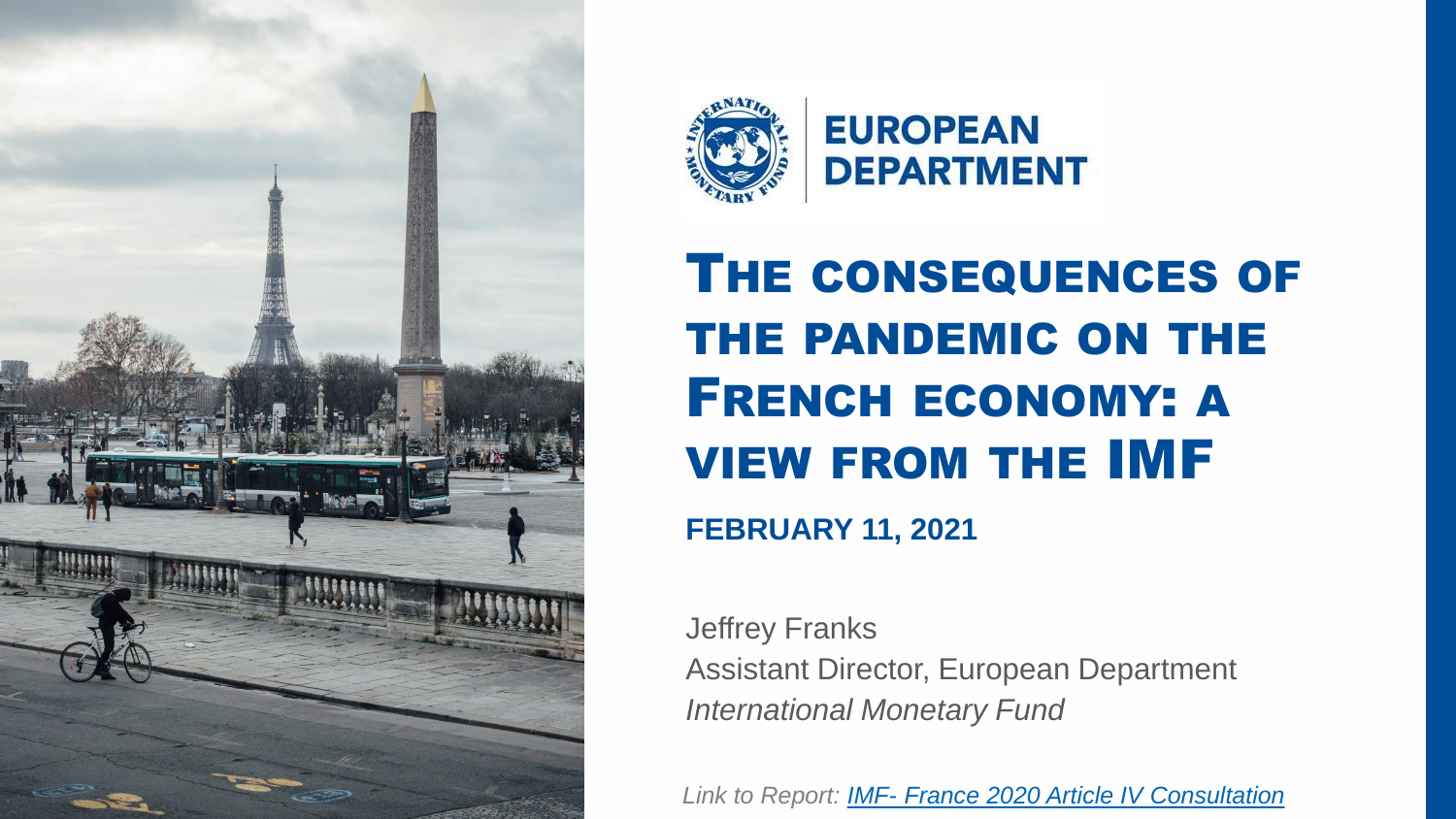

### ▪ **Pre-Covid Landscape & Covid Developments**

### ▪ **Outlook & Risks**

### ▪ **Policies**

- *Maintaining Adequate and Sustainable Fiscal Support*
- *Preserving Stability and Supporting Firm*
- *Policies for a Sustained Economic Transformation*

### ▪ **Path Ahead**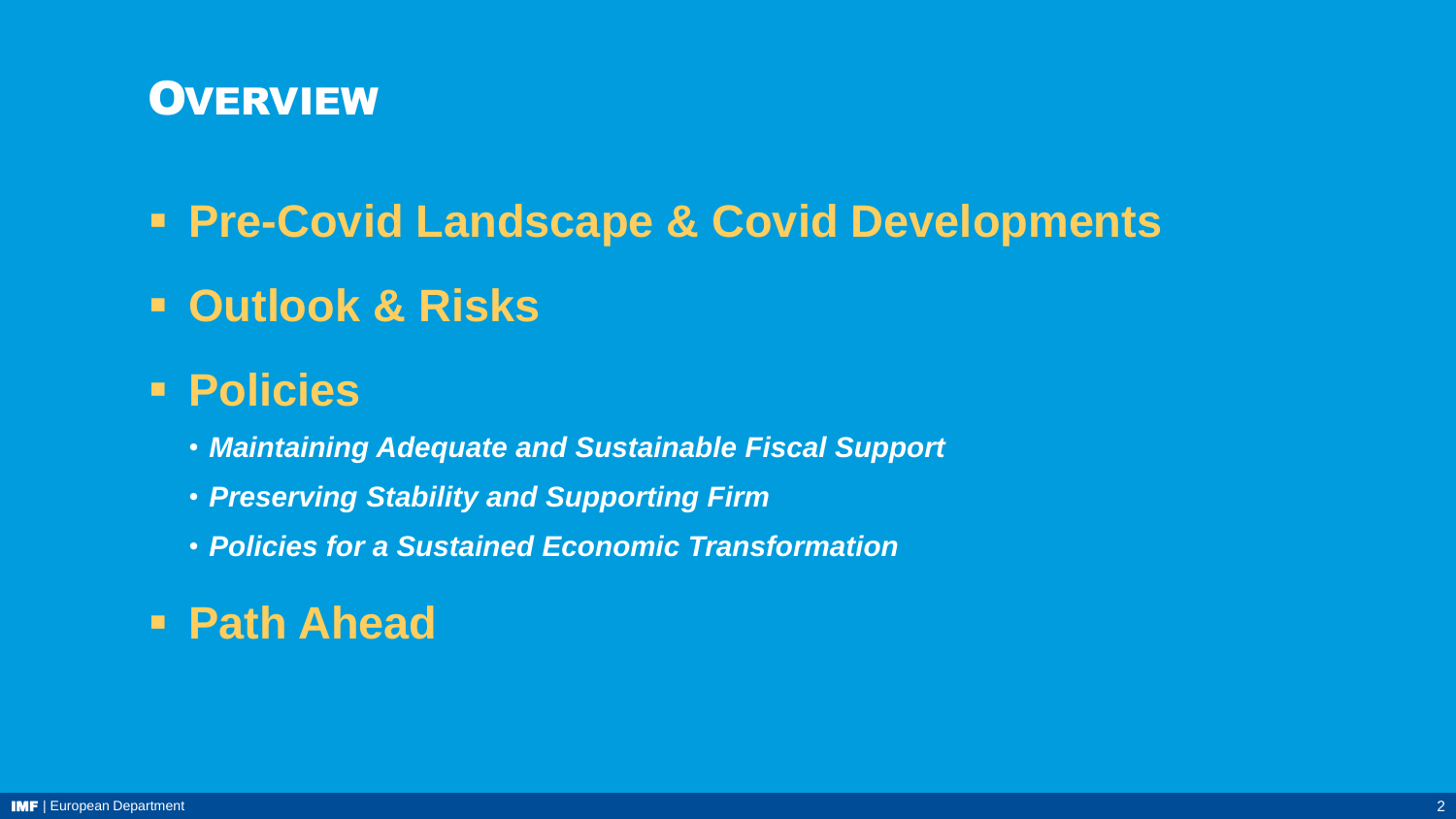### A CHALLENGING PRE-CRISIS LANDSCAPE

- Slowdown in growth momentum in 2019, but labor market improved.
- Long-standing challenges, however weighed in on the pre-crisis outlook:
	- High public and private debt.
	- **E** Sluggish productivity growth.
	- **·** Inequality of opportunities.



Note: NFC debt on a consolidated basis.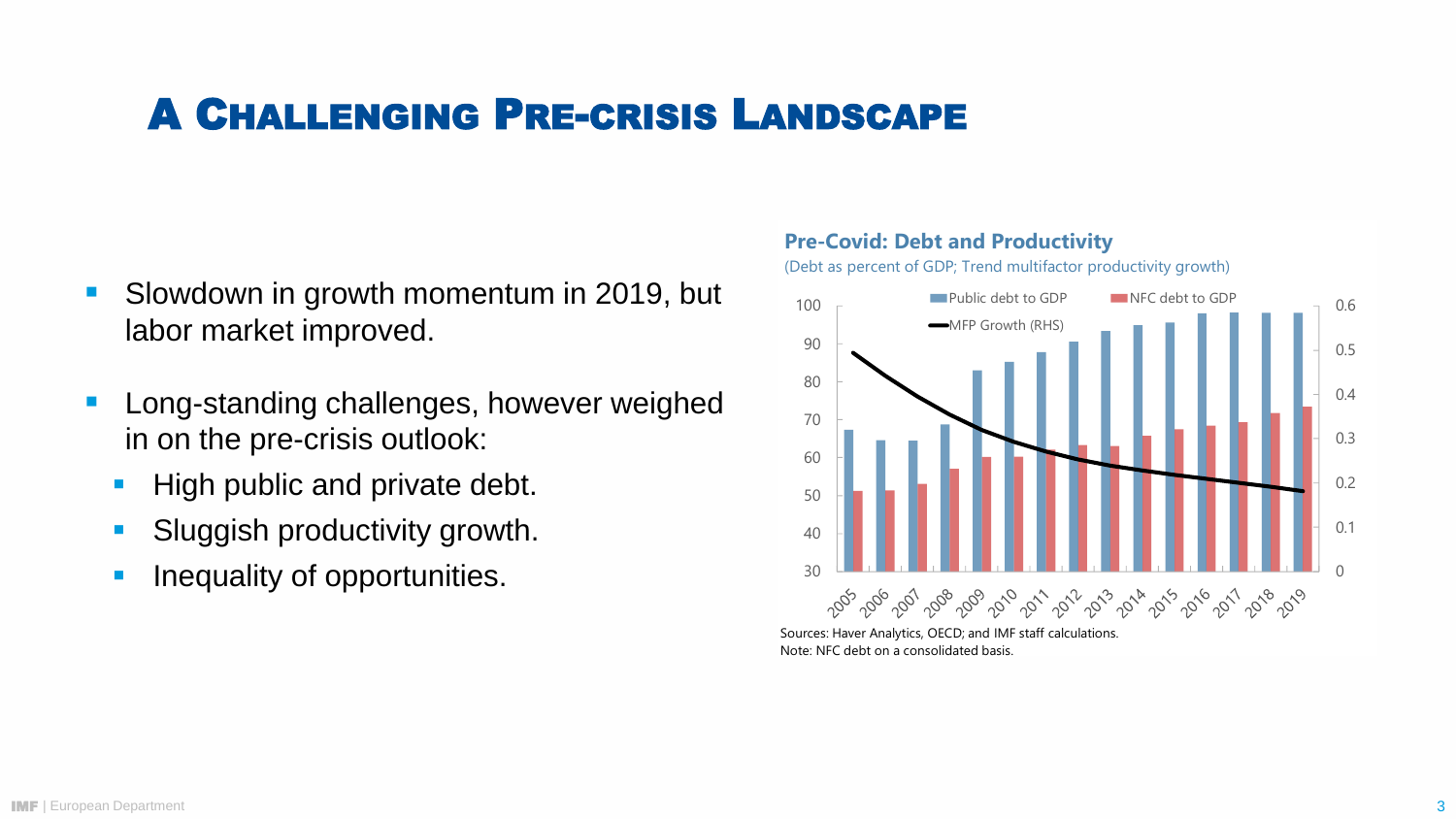## INTO THE STORM: IMPACT OF THE PANDEMIC

*The COVID-19 infection swept rapidly and intensely through France, triggering an unprecedented health and economic crisis. France was among the top-most affected countries worldwide, both in terms of cases and mortality.*



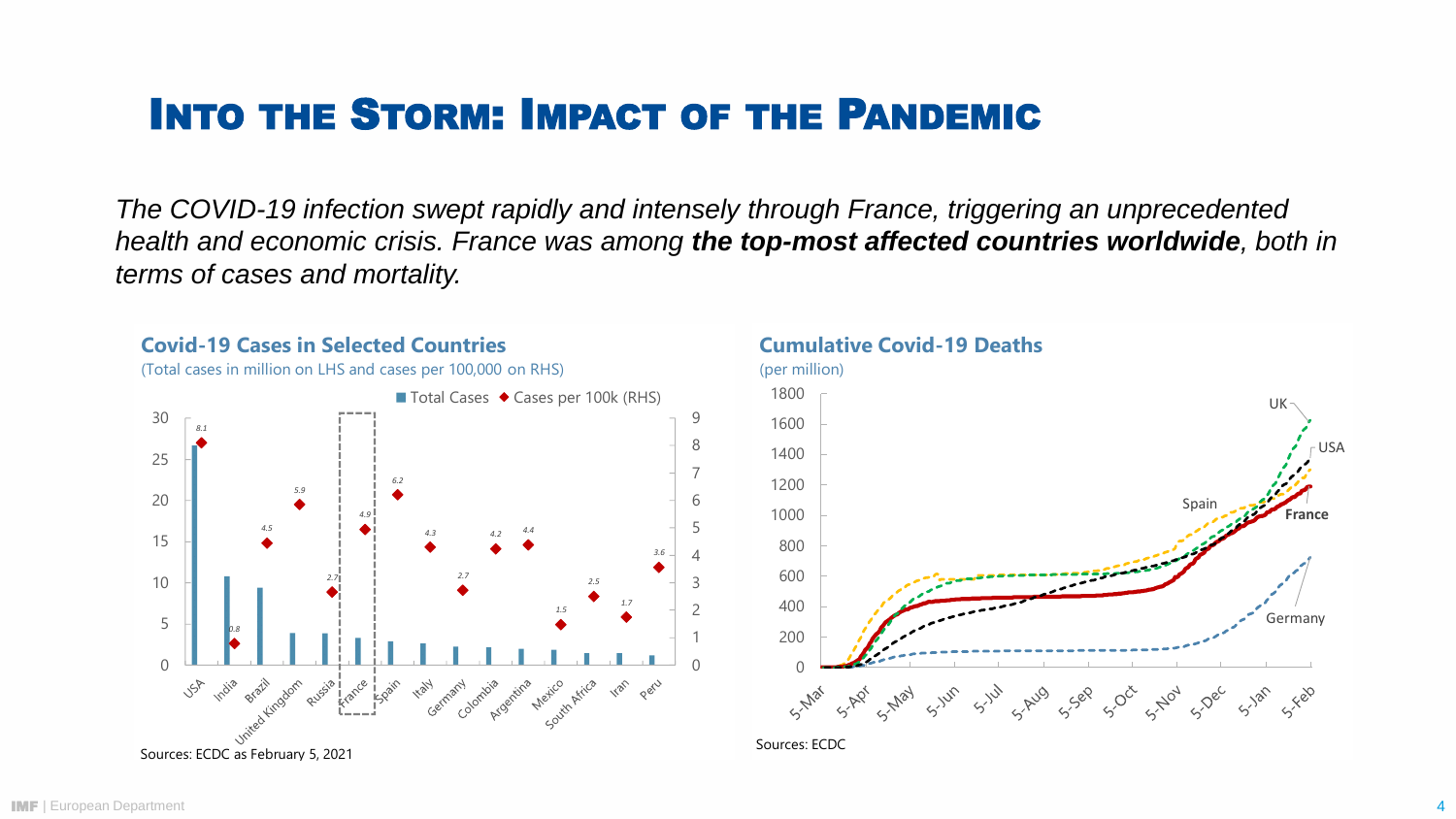### LOCKDOWN, RE-OPENING, LOCKDOWN, RE-OPENING,…

*Several rounds of containment measures were instated to arrest the spread of the virus.…*

#### **Covid-19 Infections and Mobility**

(7-day moving average of daily cases and mobility)



Source: Google Mobility (average of retail, workplace and transit), ECDC; and IMF staff calculations Note: Shaded area is period of lockdown (red) and phased reopening (green). Mobility is percent deviation from normal. *…. producing the deepest post-war recession, with output losses differentiated across sectors.*

#### **Change in Real Gross Value Added by Sector**

(Percent change b/w 2020Q2 and 2019Q4, LHS; Cumulative GVA shares 2019, RHS)

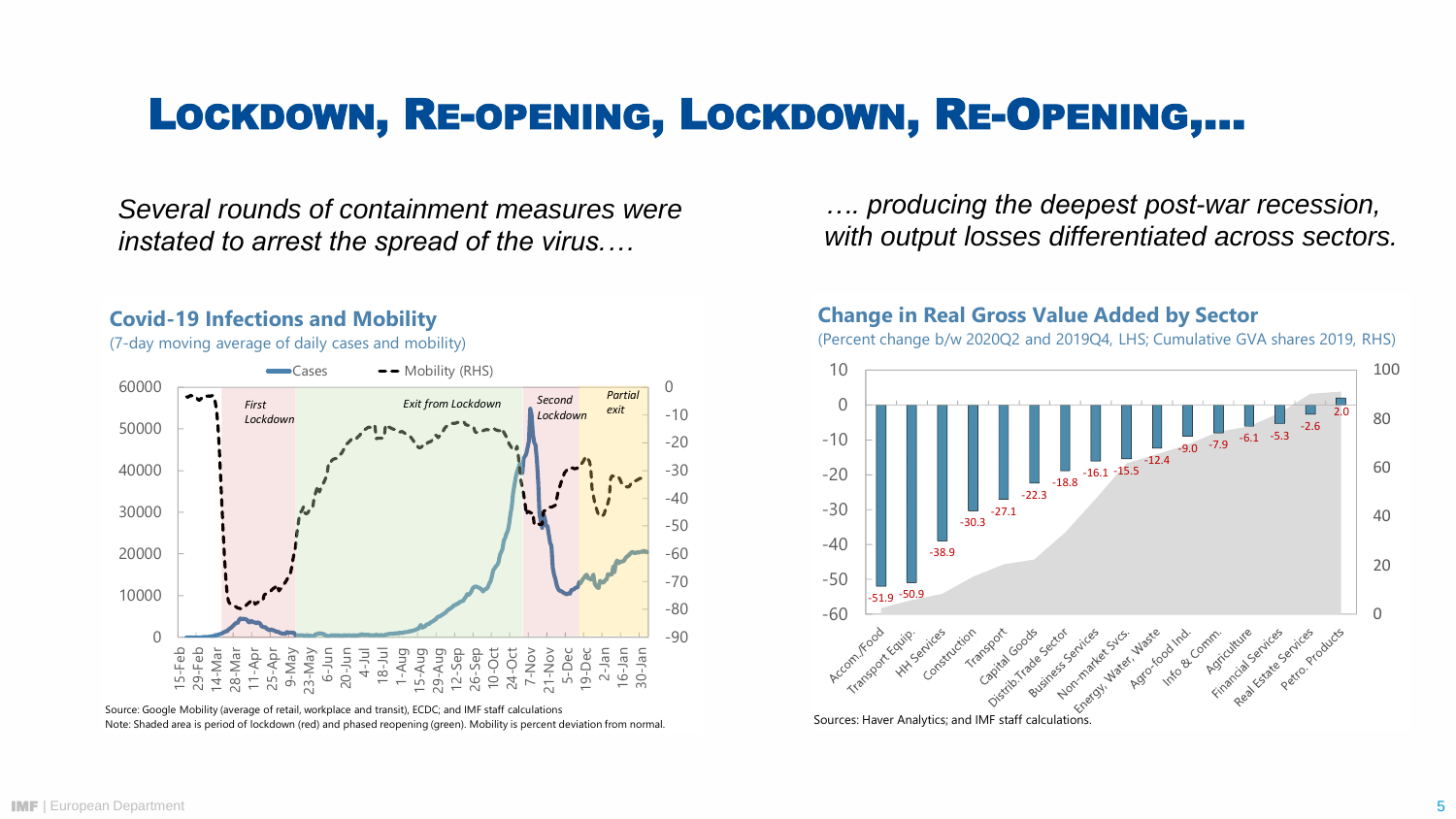## ANALYSIS: HOW TO REOPEN SAFELY?

*Late but fast reopening: France eased the first lockdown more rapidly than peers but waited longer to open..*

#### **France vs. Peers: Lockdown & Reopening Strategy**



Sources: IMF Staff Estimates. Peers are the sample of European countries in the reopening database by Franks et. al., 2020.

*…. Our analysis finds that a given reopening step is associated with worse reinfection outcomes for early & fast reopeners.*

#### **Re-infection Risk after Reopening**

(predicted daily cases, 7 day moving average)



Sources: Google; Our World in Data; European Centre for Disease Prevention and Control; and IMF staff calculations. Notes: The figures show in-sample fitted values using parameter estimates from Equation (2) in Annex 2.2 at a one-week horizon for mobility (panel 1) and a three-week horizon for daily cases (panel 2) and mean covariate values (including for reopening) for all four country groups.

*See IMF WP: [Exit from Lockdowns: Early Evidence from Reopenings in Europe](https://www.imf.org/en/Publications/WP/Issues/2020/10/21/Exiting-from-Lockdowns-Early-Evidence-from-Reopenings-in-Europe-49826)*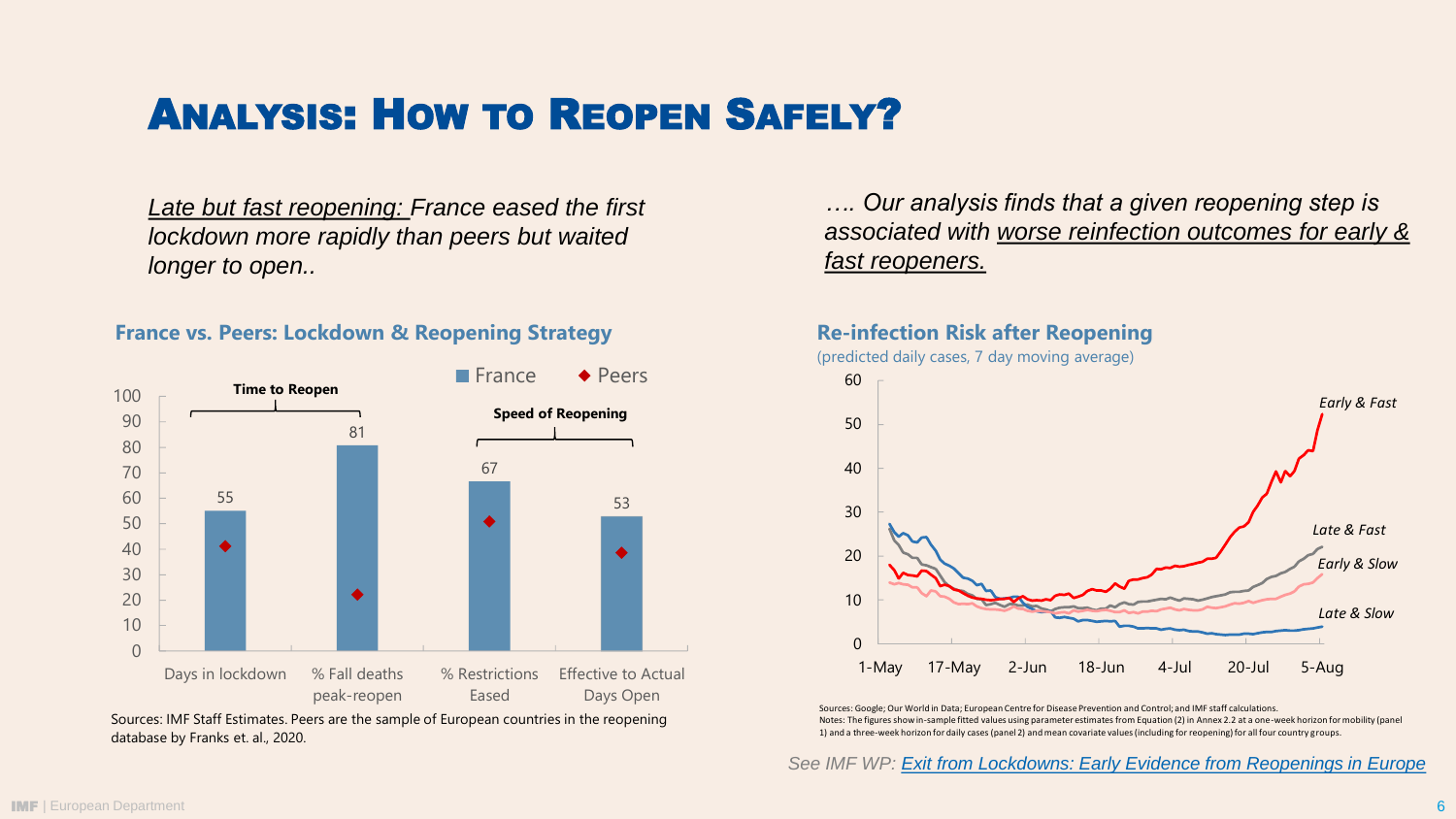### **OUTLOOK & RISKS: A CLOUD OF UNCERTAINTY**

*We estimate recovery in 2021 to be incomplete with growth at 5.5 percent…*



**Quarterly Real GDP Level - France & Euro Area**

(2019Q4=100, forecasts for 2021)

*…. But the outlook can deviate materially from the baseline forecast depending on the virus dynamics.* 



#### **Annual Output Level under different Scenarios** (2019=100)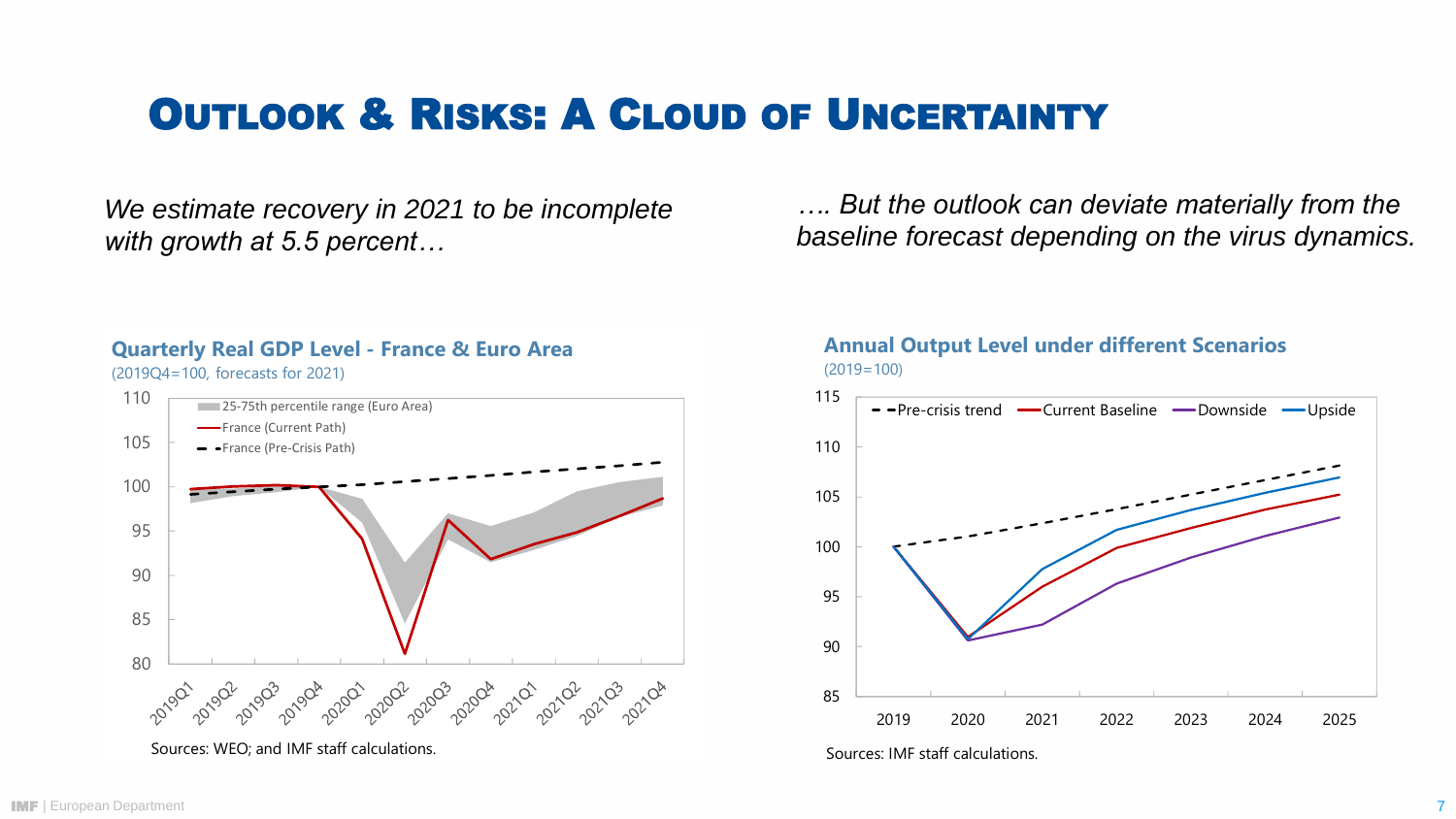# Policies (1)

Maintaining Adequate and Sustainable Fiscal Support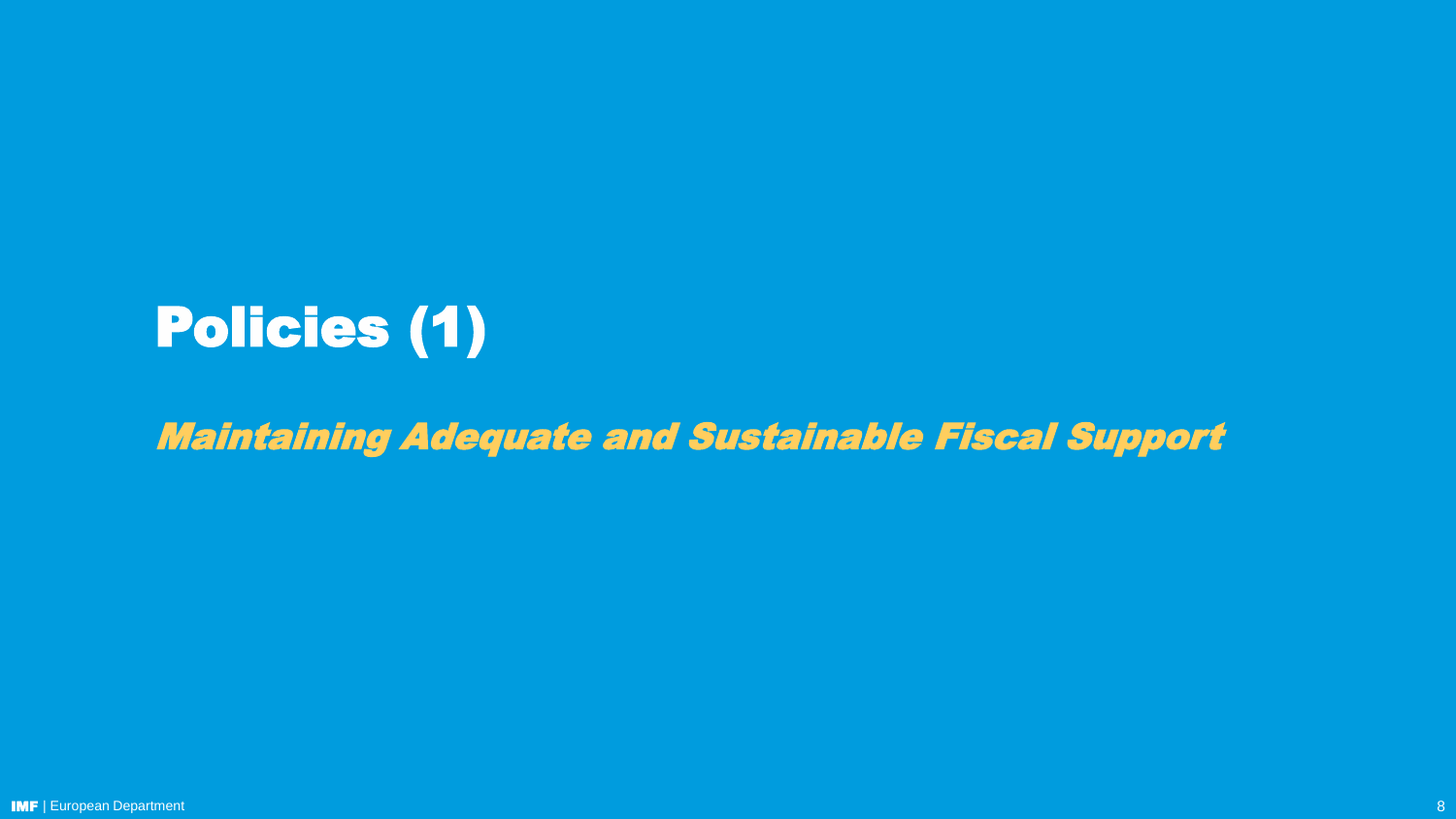### FISCAL POLICIES: MAINTAINING ADEQUATE SUPPORT

- France's policy response to the crisis was **timely, flexible, and proportional** to the size of the shock.
- Support should be maintained and expanded as needed.
- As the recovery strengthens, progressive targeting of support would facilitate economic restructuring and contain fiscal costs.
	- Maintaining current short-time work replacement rates for all sectors up to 2023 could be insufficiently targeted and disincentivize the reallocation of workers.

#### $\cap$ 10 20 30 40 50 60 FRA ITA DEU GBR ESP NLD IRL JPN CAN USA  $\Box$  Above the line  $\Box$   $\Box$  Liquidity  $\Box$  Below the line  $\Box$  Guarantees  $\Box$  Other cont. liab Sources: Fiscal Monitor database of Covid-19 measures (as of Nov. 6); and IMF staff calculations.

**COVID-19 Fiscal Response**

(Percen of GDP)

Note: Liquidity measures denote deferral of tax payments or accelerated refund of tax credits. Below-the-line measures include equity injections or asset purchases, government loans, debt assumptions, and nationalizations.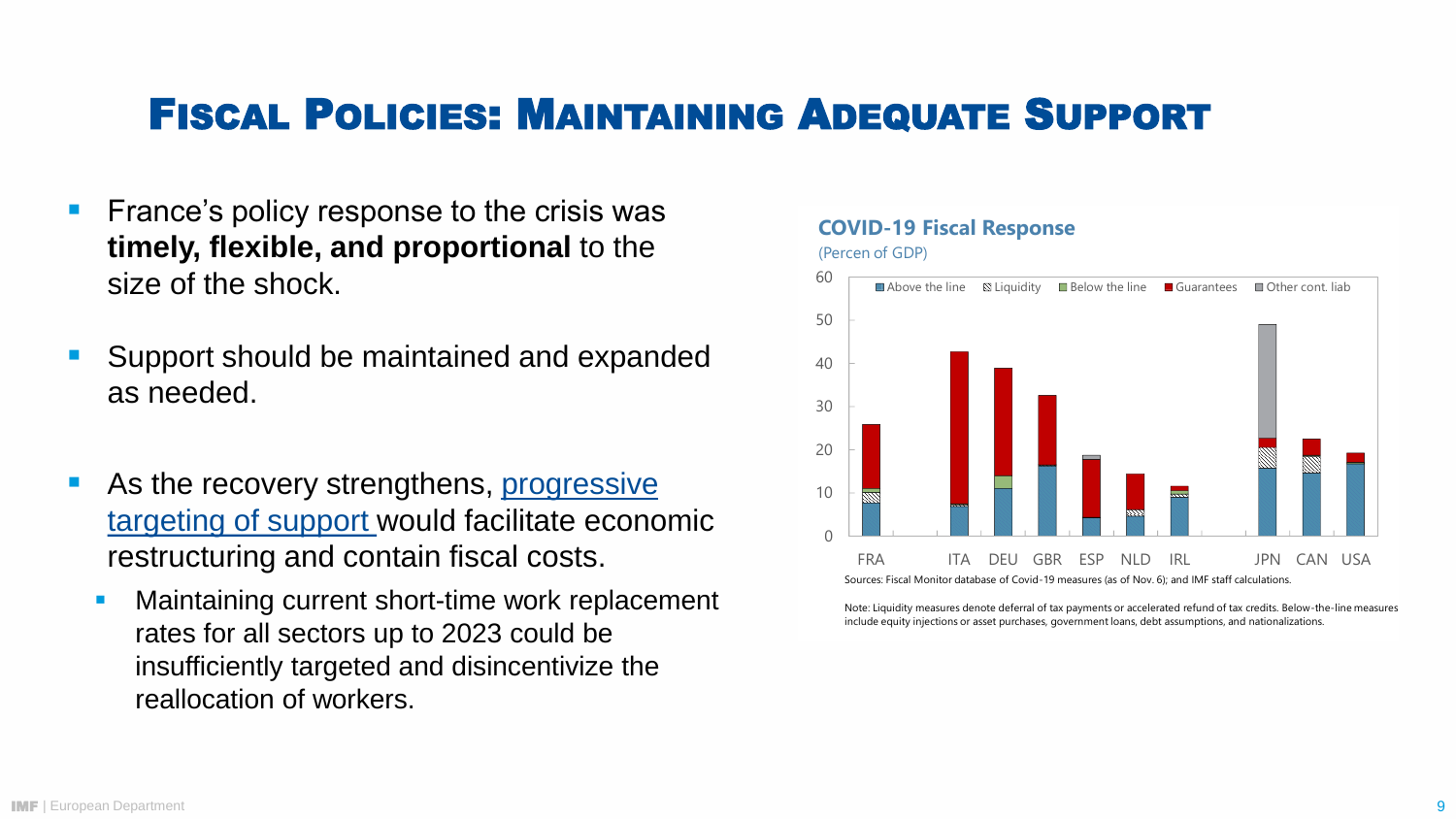### HIGH DEBT LEVELS REMAIN A CONCERN..

- Given the permanent output loss and substantial tax relief legislated before the crisis…
- ... under current policies (including EU Recovery Fund), the fiscal deficit and debt are **expected to remain elevated** over the medium term.

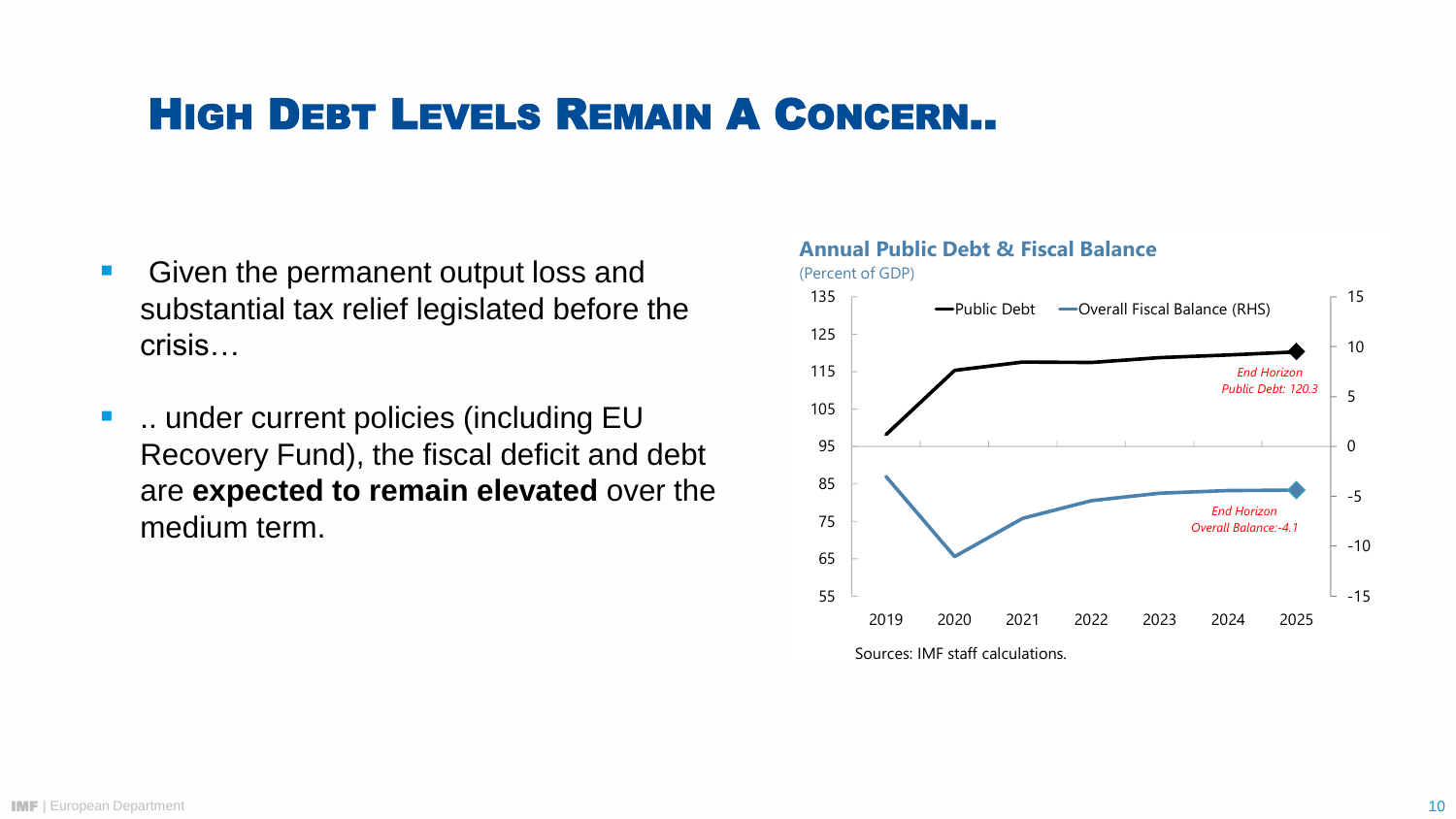### .. BUT "LOW FOR LONGER" OUTLOOK PROVIDES SOME BREATHING ROOM

- The exceptionally low interest rate outlook has provided some fiscal space during the crisis.
- A re-think of the appropriate medium-term objectives is warranted, including how and when to phase it in.

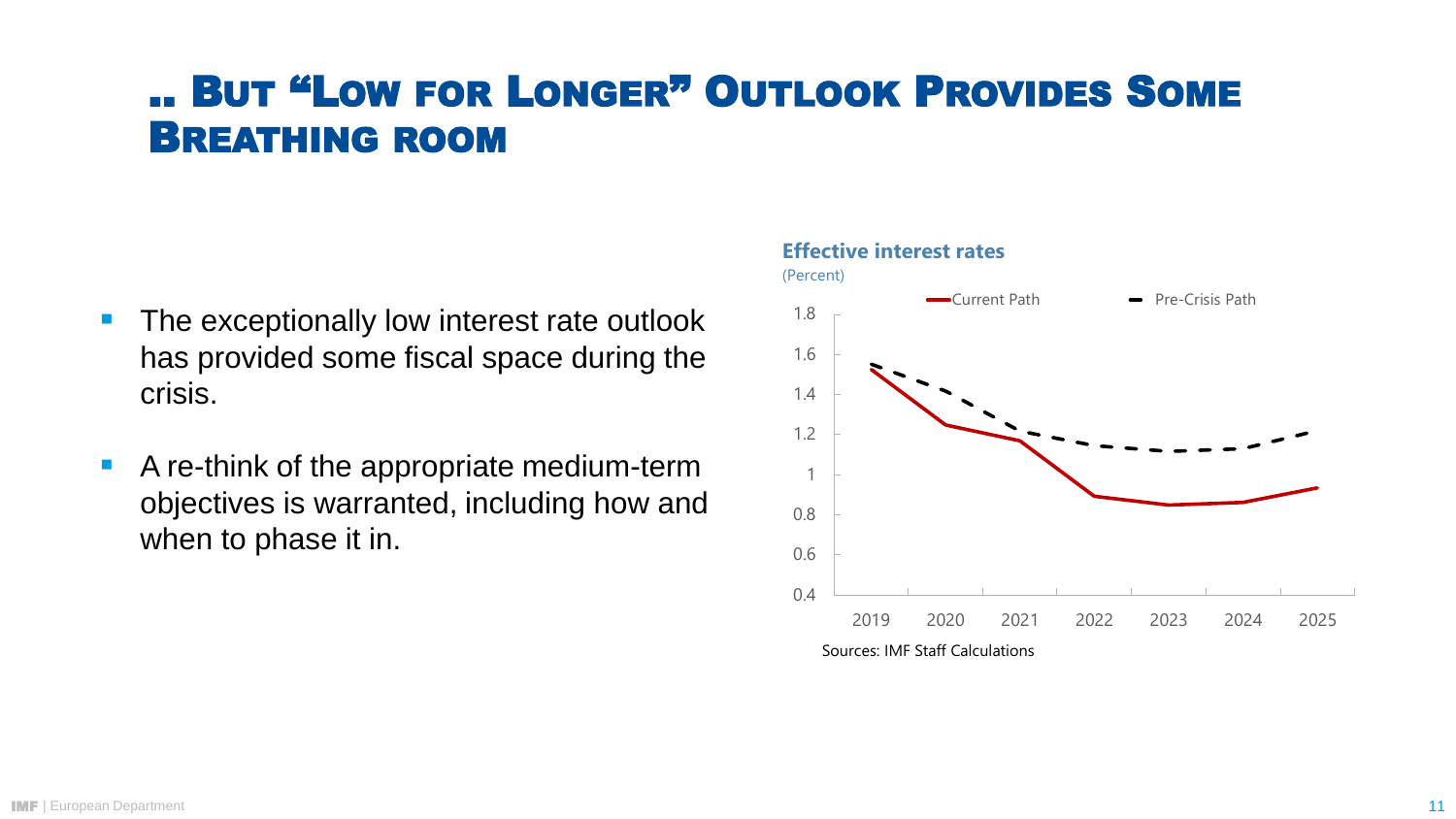## FISCAL POLICIES: MEDIUM TERM SUSTAINABILITY

- An expenditure-based consolidation effort that aims to place debt on a downward path, will be needed over the medium-term:
	- **The timing and pace of consolidation should remain state contingent, starting only when output has** broadly recovered to its pre-crisis level and downside risks to growth have abated.
	- **Planning process should start now.**
	- **Permanent expansionary measures should be avoided.**
	- Planned reforms (unemployment, pension) should be implemented but further structural spending efforts will be needed.
- A sufficiently ambitious plan should:
	- **E** Ensure debt remains sustainable, but also make space to reduce distortionary taxes further.
	- **Provide for critical investment to reorient the economy in the post-crisis environment.**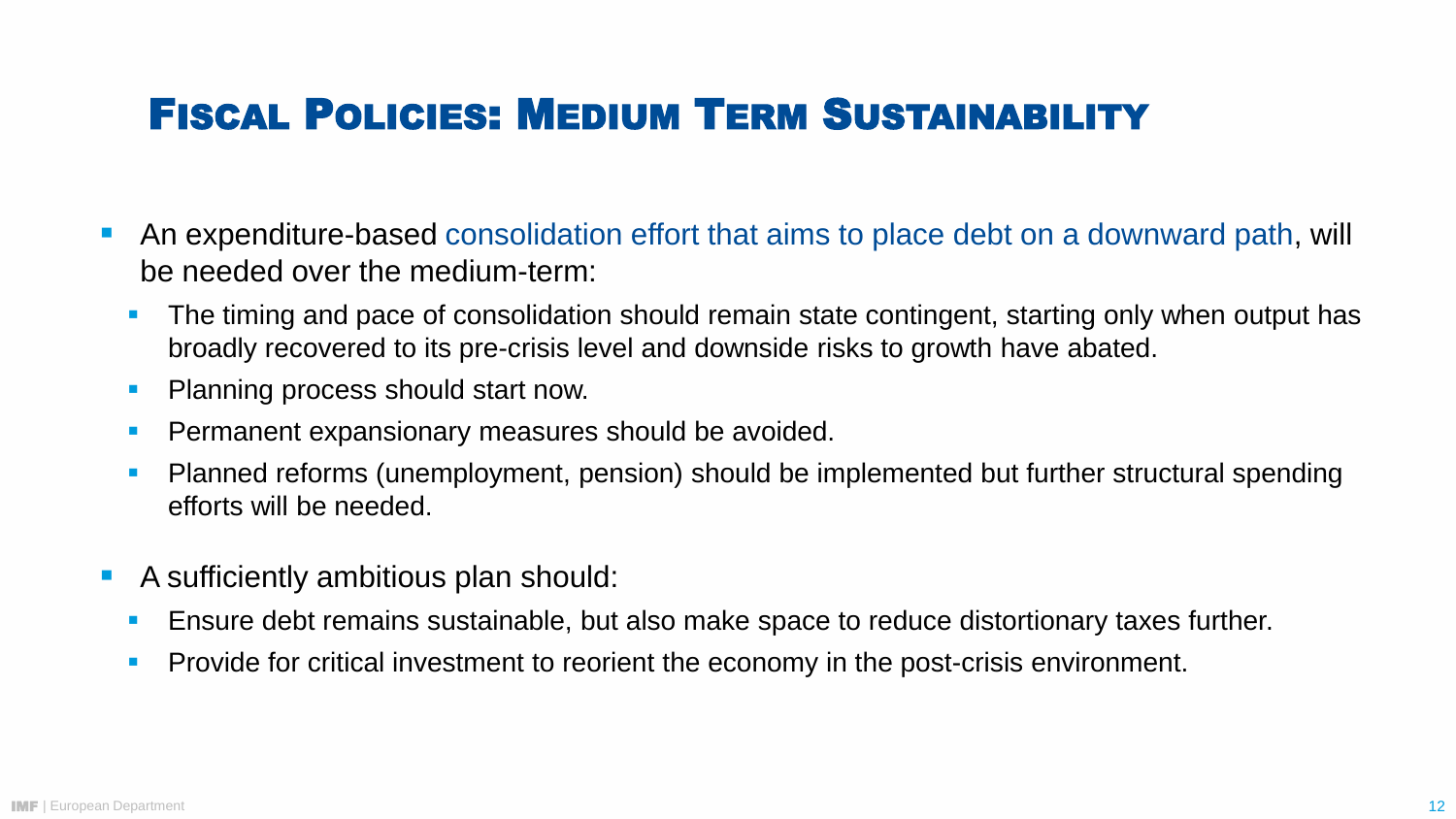# Policies (2)

Supporting Firms and Preserving Financial Stability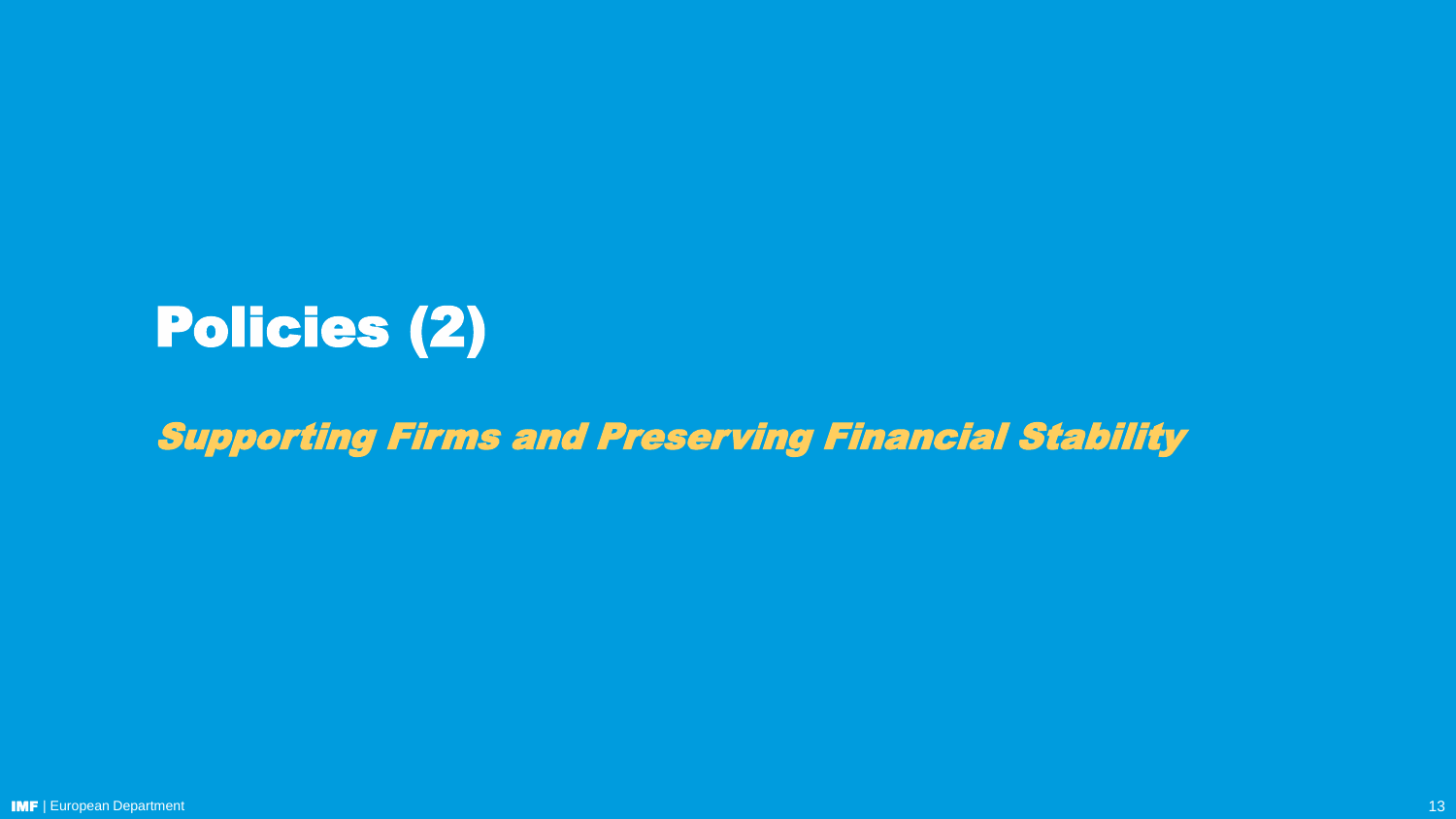### FINANCIAL POLICIES: FIRMS AT RISK

*Emergency support, such as the guaranteed loan scheme, eased corporate liquidity pressures …*



**Take-up of Guaranteed Loans**

(weekly cumulative in percent of 2020 GDP)

*…. but corporate debt spiked posing solvency challenges. Staff estimate an equity gap equal to 1.3 percent of GDP (~30bn euros).*

#### **Corporate Liquidity and Solvency**

(Interest-to-income ratio, left panel; debt to GDP, right panel)



Sources: Euro Stat, Quarterly SNA. France in solid lines and Euro area average in dotted lines. *Debt* is measured as net liabilities (loan & debt-securites) of NFCs; *Interest-to-income* is the total interest before FSIM allocation over gross disposable income (4q m.a.) of NFCs.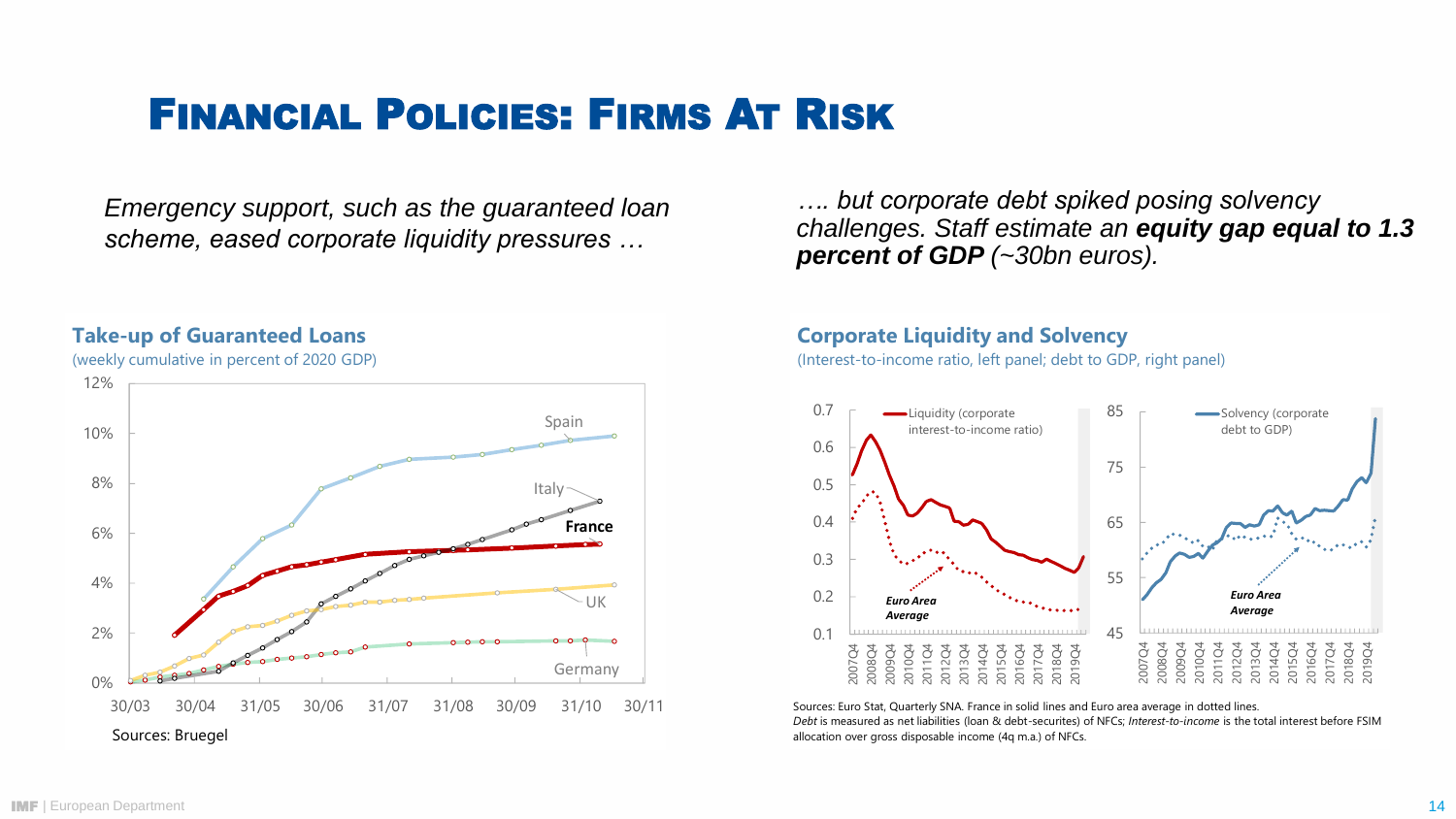### FINANCIAL POLICIES: SUPPORTING FIRMS

- Strengthening corporate balance sheets will be critical to the recovery:
	- Shift from liquidity support to targeted equity-like financing, as the emergency phase eases.
	- Design of equity-like support: *(i) market-led selectivity (ii) well priced (iii) time-bound.*

### **France's** *pret participatif*:

- combines desirable features of market-led selectivity and limiting the administrative burden for the government, but,
- its complex design and pricing may preclude adequate takeup or prevent funds to go to firms with equity needs.
- Augmented or adapt instrument if take-up is weaker than planned or equity needs persist.
- Enhance insolvency mechanisms to improve business dynamism.

#### *France's Participatory Loan (PL) Scheme*

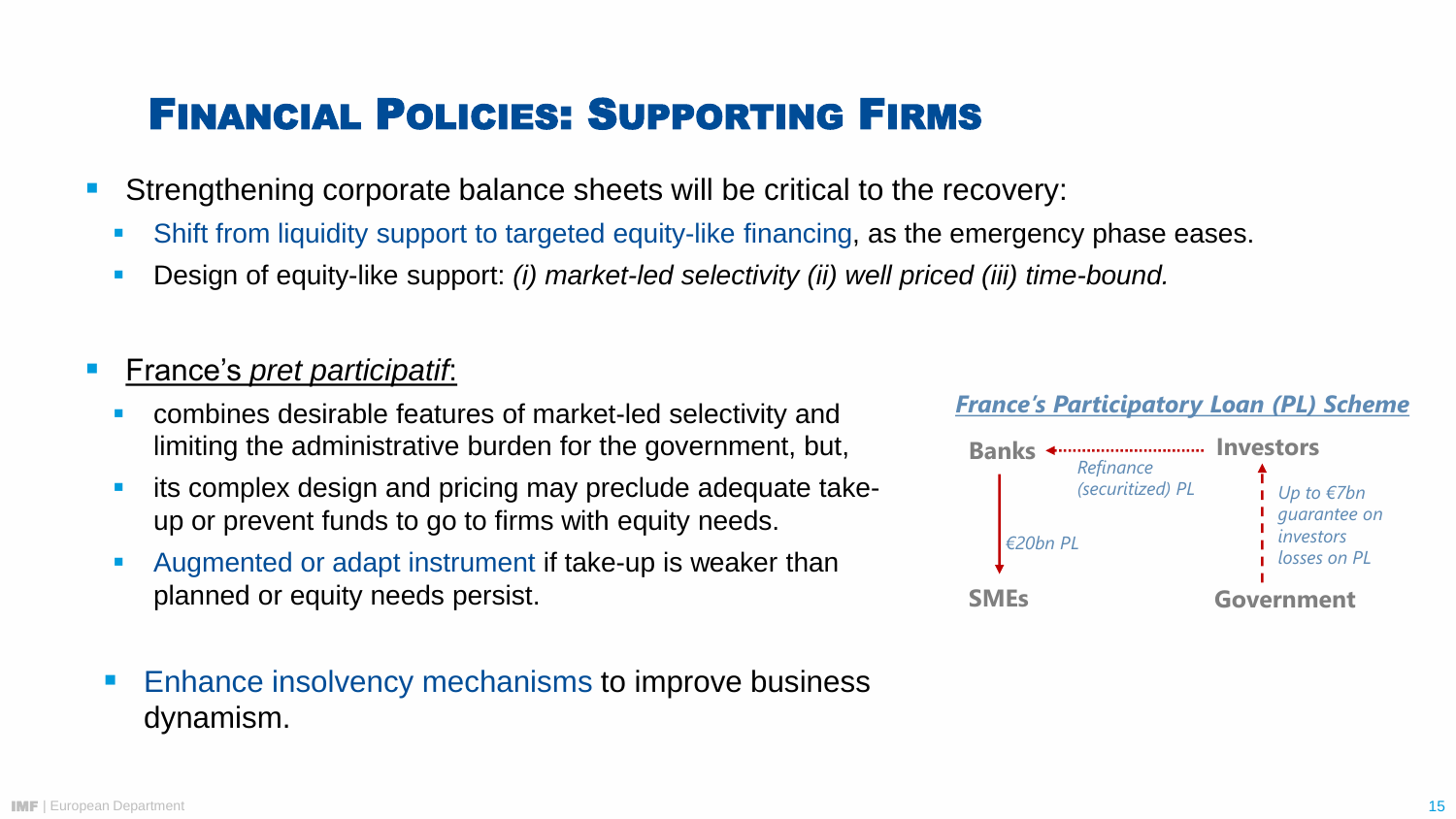## ANALYSIS: FIRM DYNAMISM AND THE ROLE OF CREDIT

Aggregate productivity can be decomposed into the following factors:

- Within-firm adjustment effect: Ability of continuing firms to adjust production process, incl when hit with a shock.
- Firm dynamism: exit of lower productivity firms and entry of higher productivity firms.
- **Reallocation: Resources are reallocated from least to most** productive firms

*Firm dynamism and allocative efficiency did have a "cleansing effect" during the past crisis, but their contribution was small relative to continuing firms' loss of productivity.*

#### **Aggregate Productivity Growth: Contributers** (TFP percent change per year)



Sources: Orbis, IMF Staff Estimates

*See Selected Issues Paper: [Firm Dynamism and Productivity in France: The Role of Credit](https://www.imf.org/en/Publications/CR/Issues/2021/01/15/France-Selected-Issues-50023)*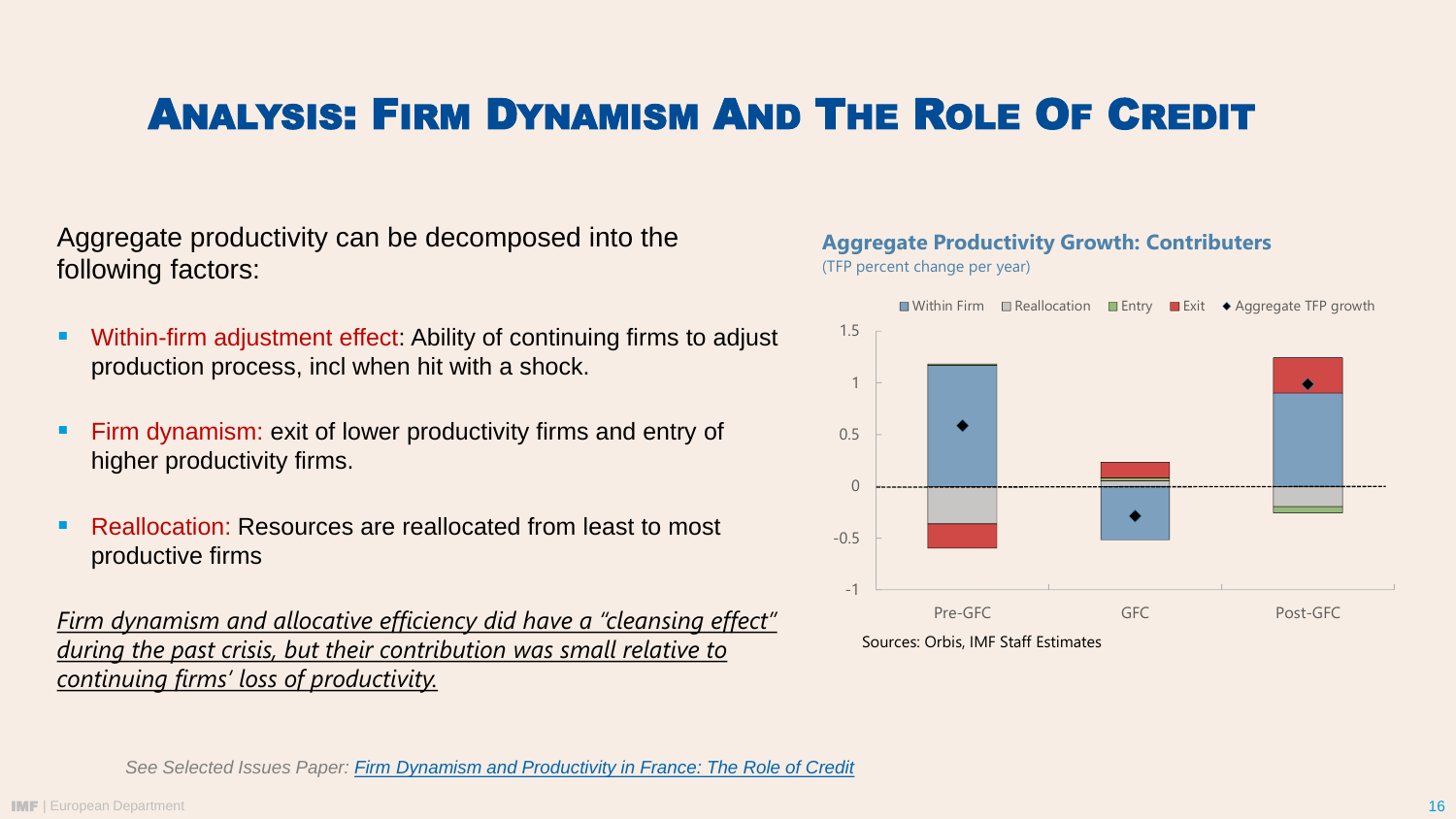## ANALYSIS: FIRM DYNAMISM AND THE ROLE OF CREDIT

We can further decompose the within-firm adjustment (main factor) into that coming from zombie vs. non-zombie firms:

- Zombie firms: Firms aged 10 years and above and with an interest coverage ratio of <1.5 for three continuous years.
- Zombies represent 4 percent of continuing firms, but their mean productivity loss is six-fold lower.

*Despite the small share, zombies exert a sizeable drag on aggregate productivity and can congest reallocation.*

*Policies should aim to expedite winding down of non-viable zombie firms, to facilitate capital reallocation and avoid long-run scarring from debt overhang.*



*See Selected Issues Paper: [Firm Dynamism and Productivity in France: The Role of Credit](https://www.imf.org/en/Publications/CR/Issues/2021/01/15/France-Selected-Issues-50023)*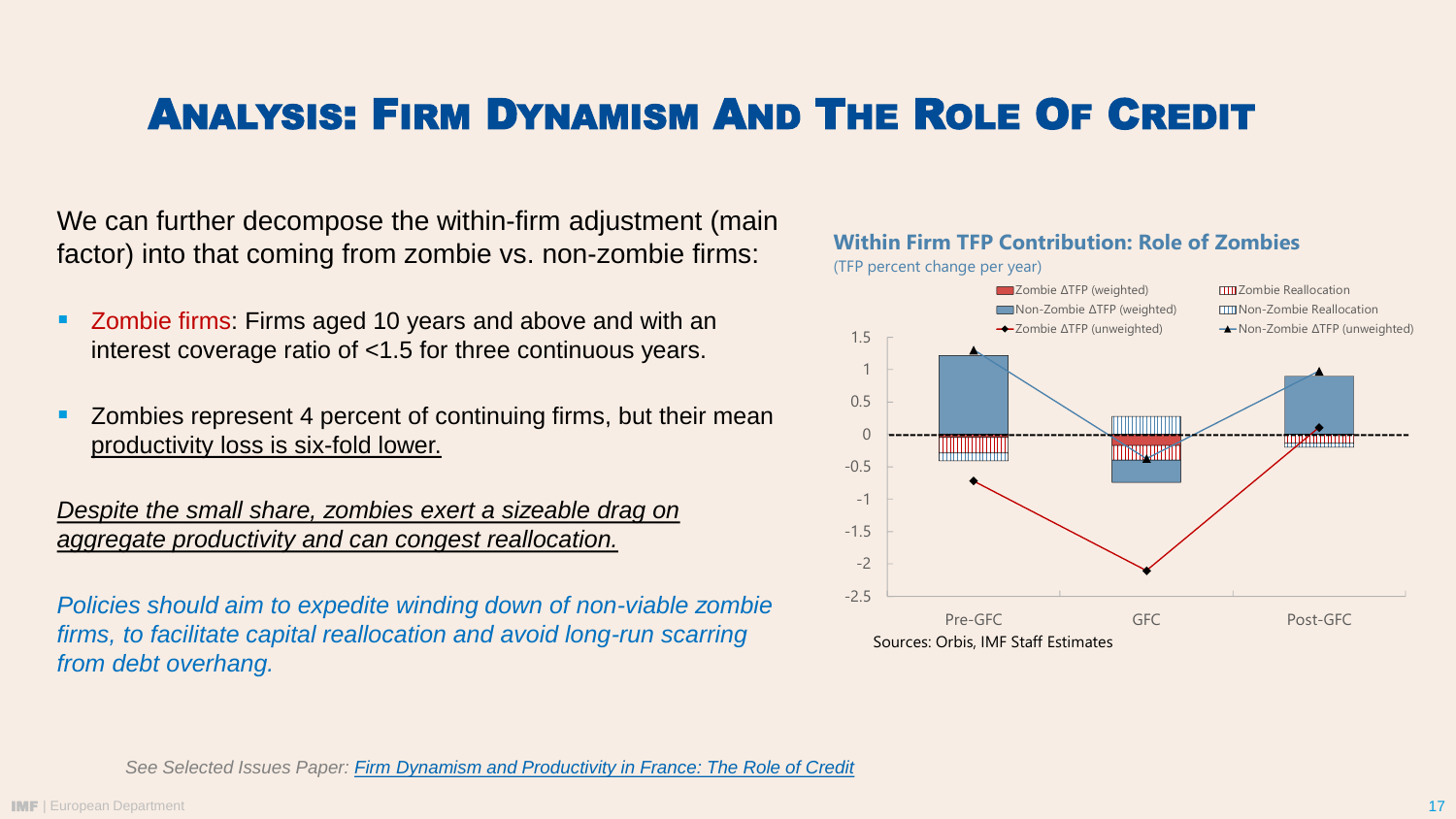### FINANCIAL POLICIES: PRESERVING FINANCIAL STABILITY

*Banks are adequately capitalized but may see capital depletions in an adverse scenario of slower recovery. Close monitoring of bank capital is warranted.* 

*Future job losses could increase mortgage risk of low- and middle- income households.*

#### **French Banks—Solvency Stress Test (Baseline & Adverse)** (CET1 Capital Ratio, percent)



Sources: EBA; ECB; ESRB; FitchConnect; and IMF staff estimates.

Note: The blue and green boxes show the inter-quartile range with whiskers at 5<sup>th</sup>/95<sup>th</sup> percentiles. CET1=common equity Tier 1 for 8 French banks. \*/ Debt repayment relief (moratoria) for businesses and households as well as credit guarantees. The analysis covers all three channels affecting the capital adequacy ratio under stress: profitability, nominal assets and risk exposure.

#### **Probability of Default on Mortgages Upon Job Loss**

(Within 5 years of job loss, with unemployment insurance, percent)



Sources: ECB Household Finance & Consumption Survey 2020, OECD; IMF staff estimates. Note: Estimates from *Household Sector Micro-Macro Simulation and Policy Analysis Amid COVID-19*, Gross and Tressel (forthcoming).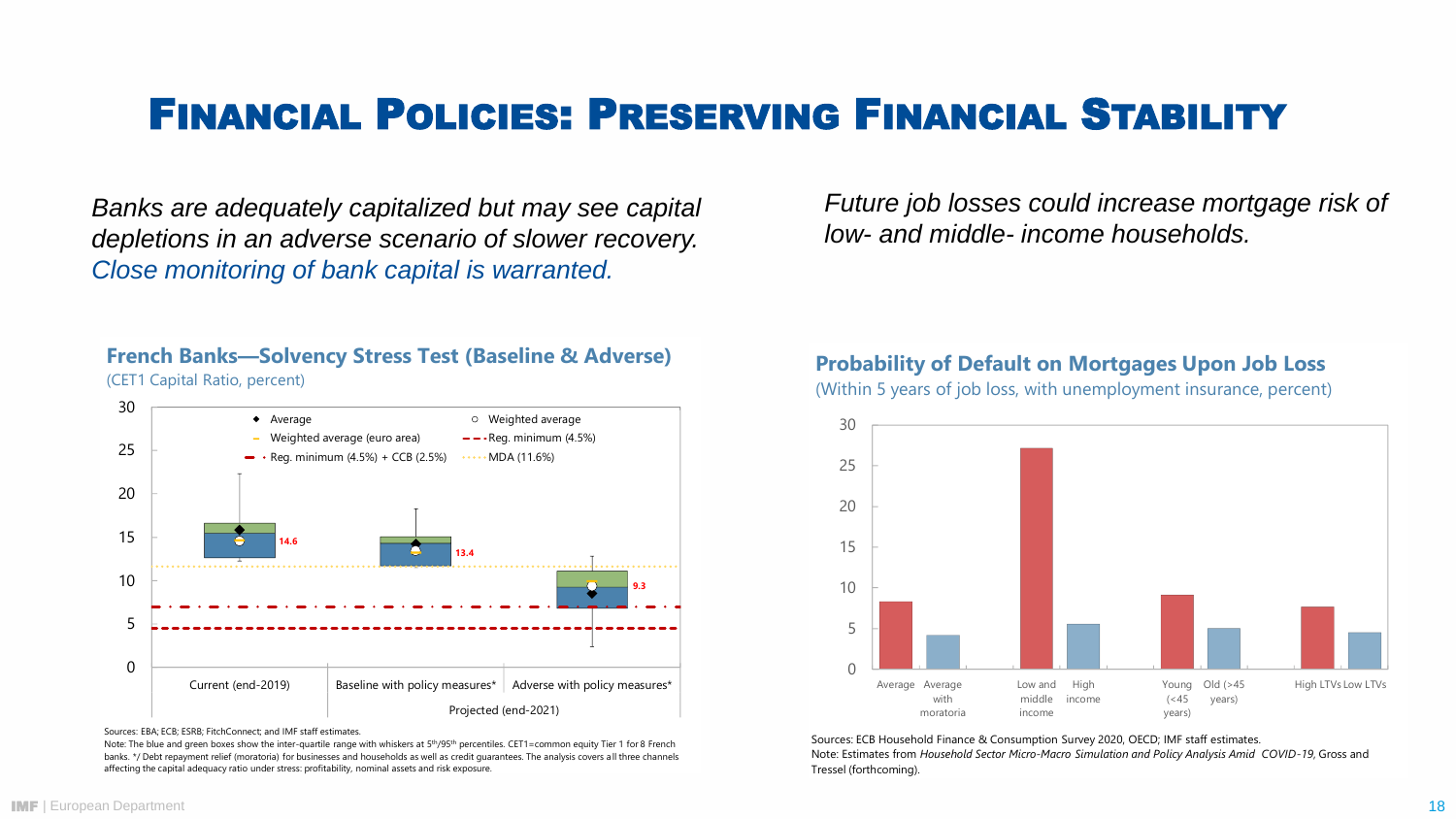# Policies (3)

Accelerating a Sustained Economic Transformation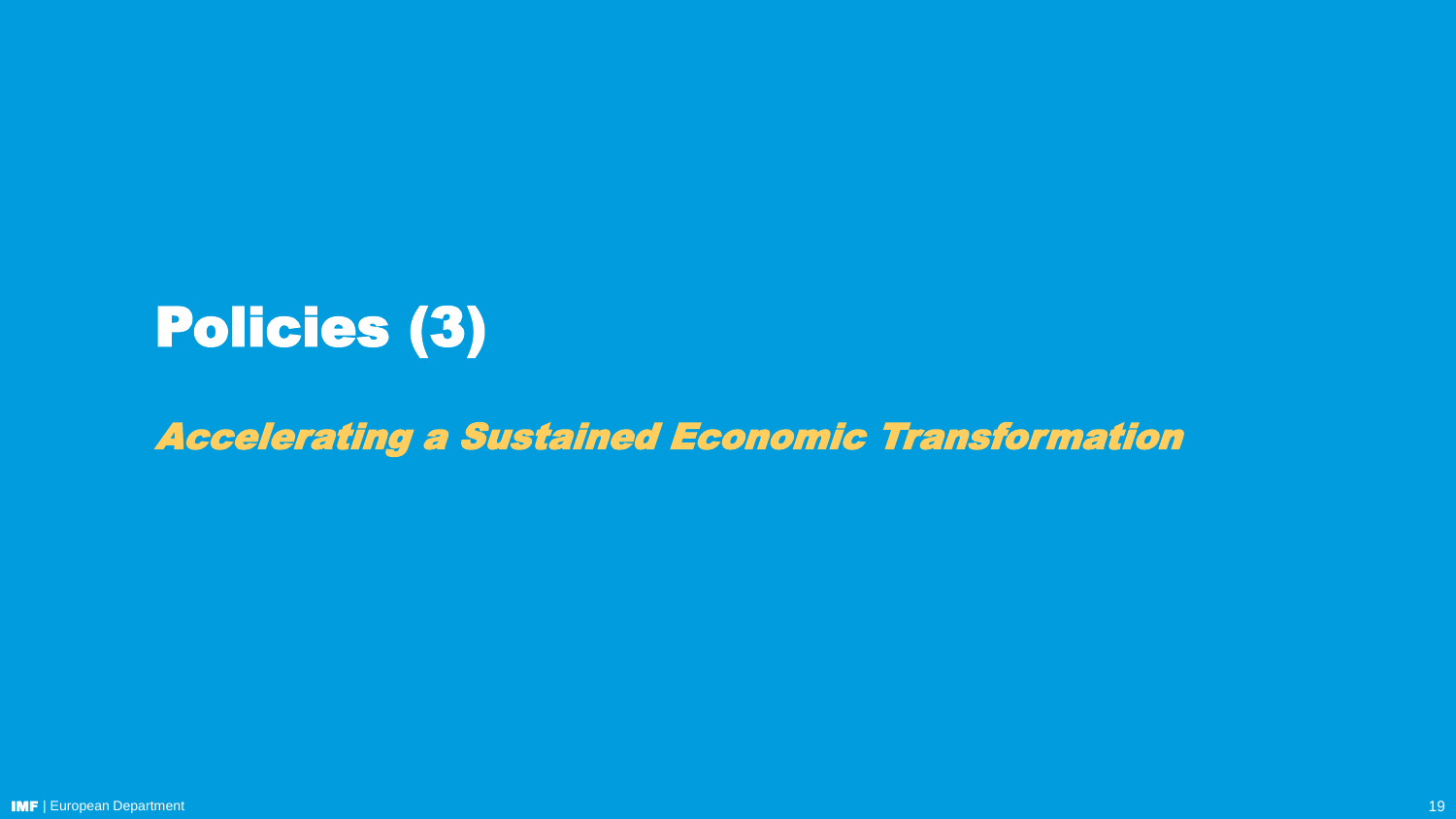### AIM FOR A JOB-RICH & GREEN TRANSFORMATION

- Improve productivity and boost employment by facilitating new work relationships in dynamic sectors:
	- **Gradually tightening the duration, generosity, and** eligibility parameters of the long-duration short-time work scheme.
	- **EXECUTE:** Further steps to increase competition and flexibility in product and service markets can help boost productivity.
- **France leads in incorporating climate friendly** spending in recovery plans:
	- **Implement additional green policies to reduce emissions,** including by pricing carbon adequately across sectors.
	- **This should be accompanied by mitigating measures for** low-income households.

#### **Green transition**

(green(+) and climate negative(-) stimulus elements by industry, percent or GDP)



Source: IMF. 2020. Fiscal Monitor: Policies for the Recovery. Washington, October. Note: Battery energy storage (R&D) investment support counted under transport.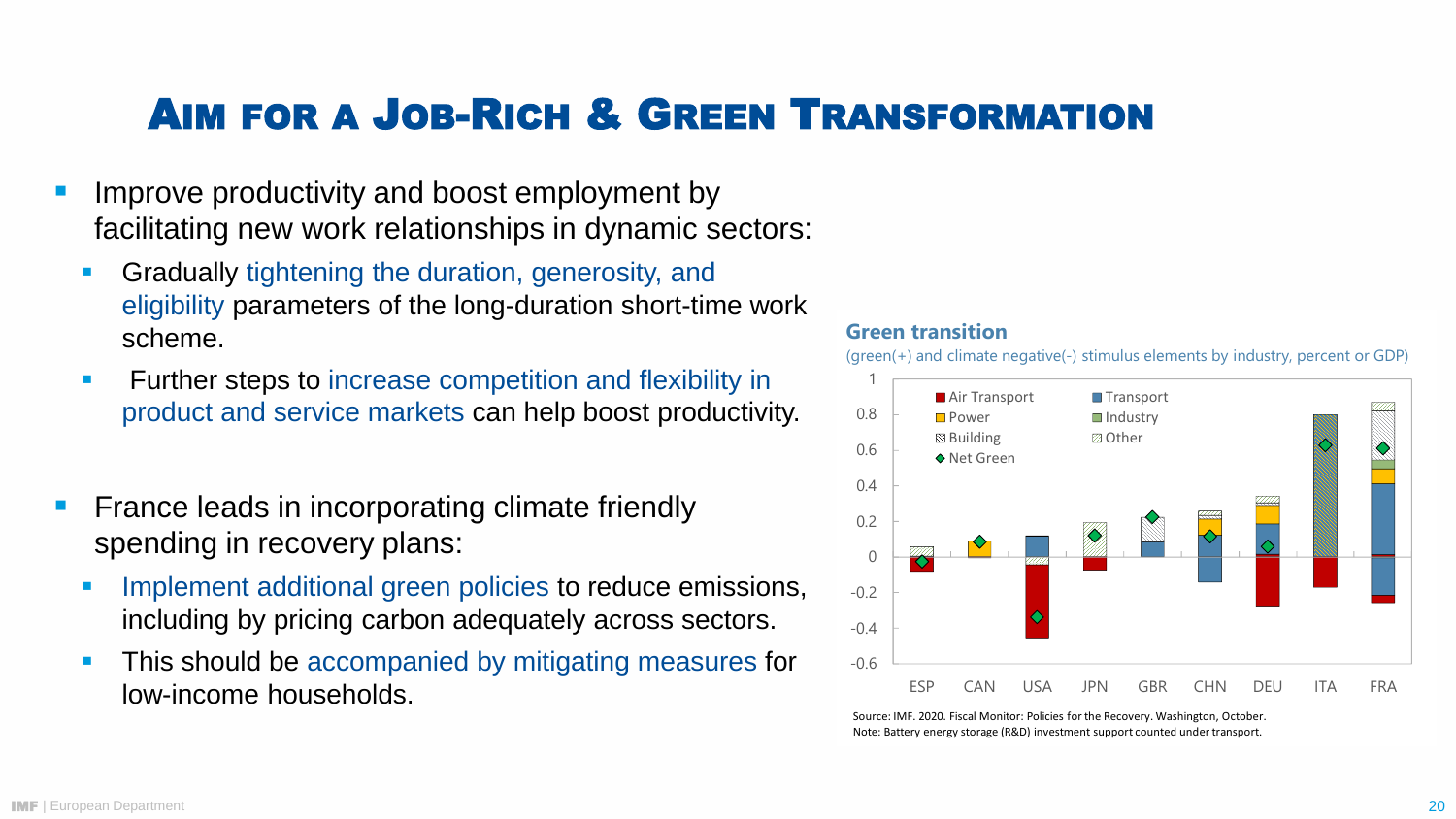## ANALYSIS: CLIMATE MITIGATION POLICIES

*Despite important progress, there remain large emission reduction potentials, especially in transport and in the housing sector.*

#### **Total GHG emissions**





*Renovating the French housing stock would reduce related emissions by almost ¾ but requires support to overcome incentive and liquidity constraints.* 

**EU+UK: Potential Emission Reduction from Renovation/Retrofitting (EPC=A) and Electrification** *(tCO<sup>2</sup> per capita, U.N. mean lifecycle emission projection per GWh)*



*See Selected Issues Paper: [Climate Mitigation Policies in France](https://www.imf.org/en/Publications/CR/Issues/2021/01/15/France-Selected-Issues-50023)*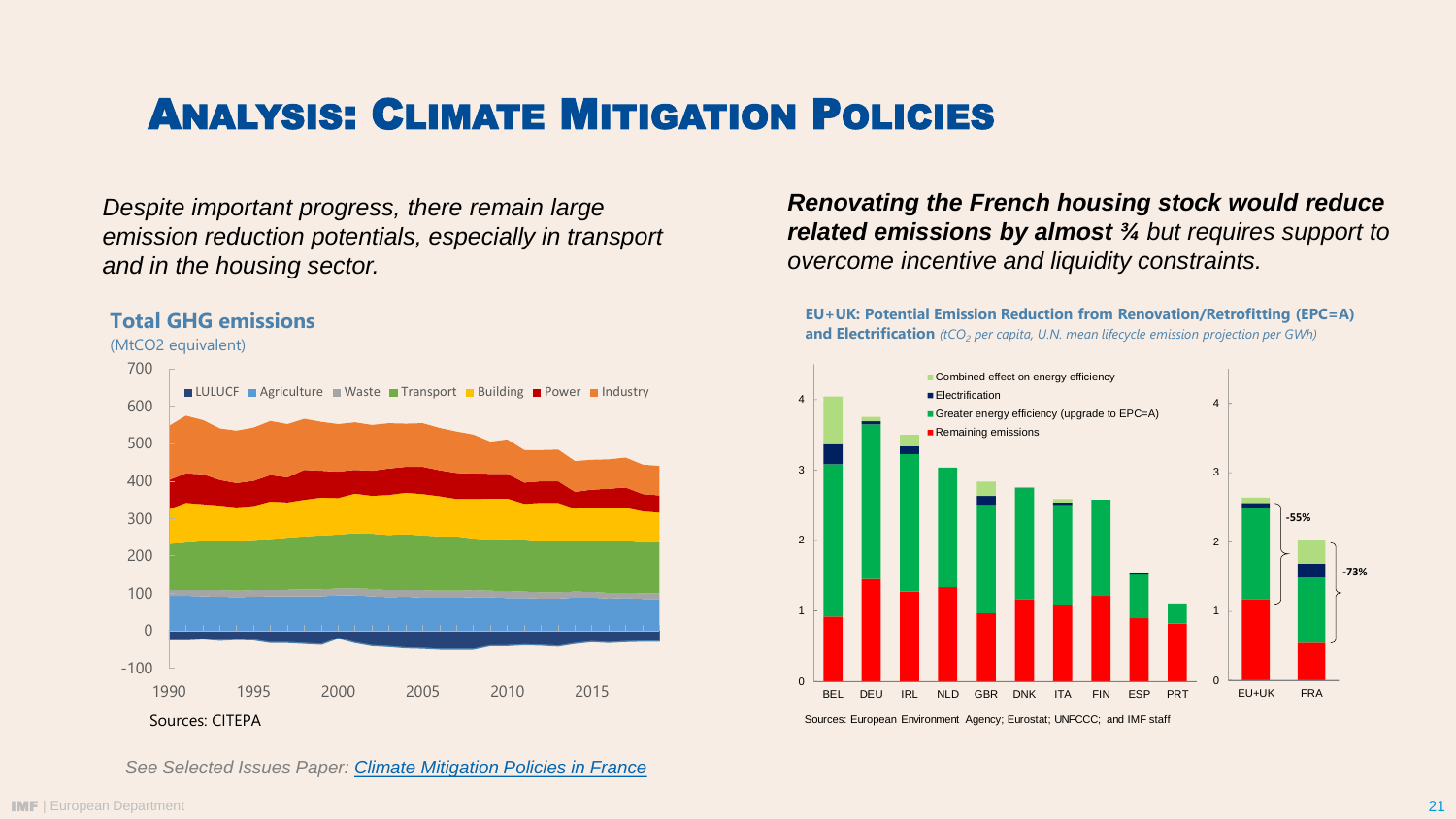# Path Ahead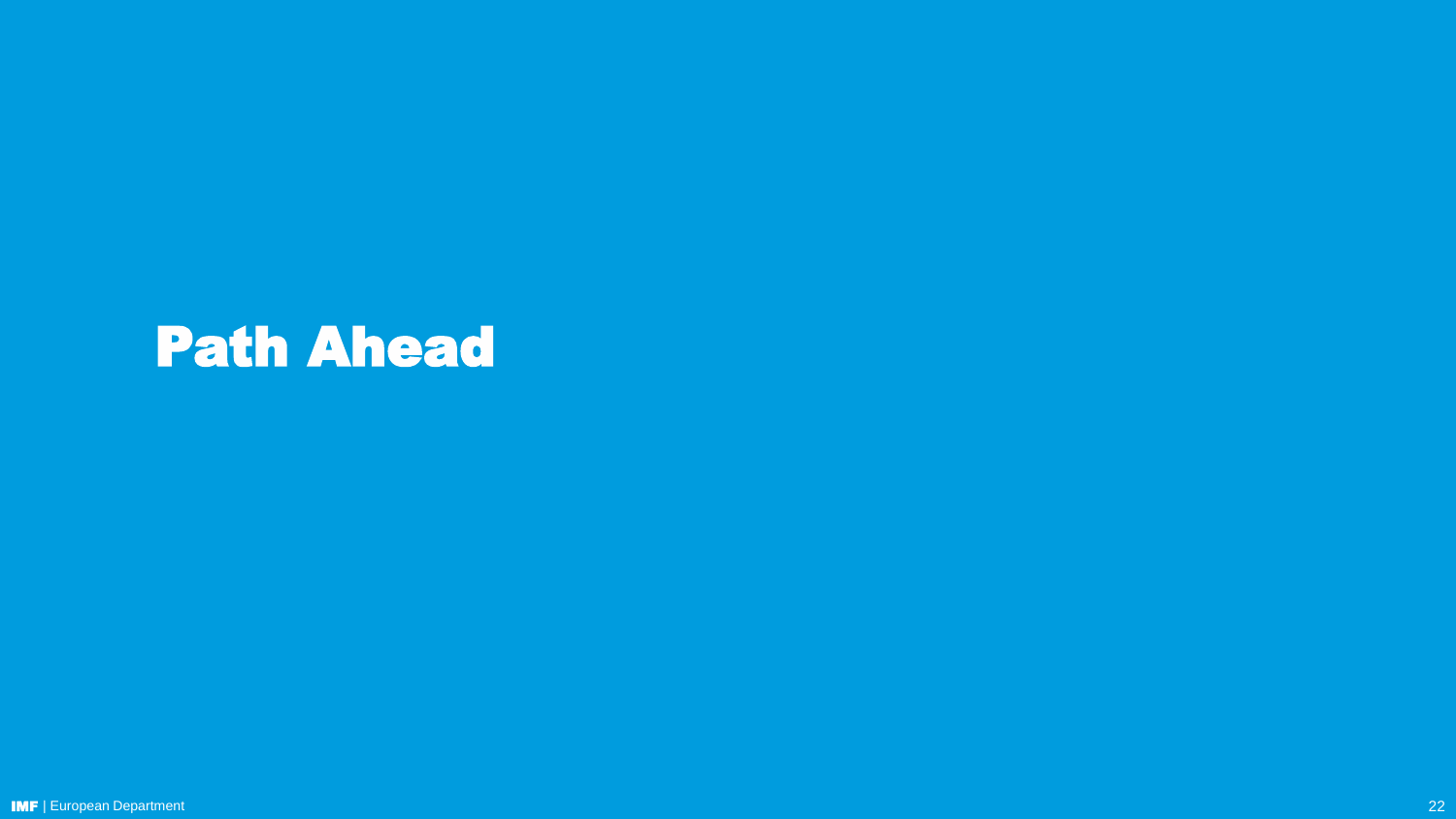- risks are dominated by the virus dynamics.
	- Vaccinations tilt risk to the upside but supply bottlenecks dampen prospects.
- Continue strong policy support but reassess as needed. Once recovery gains traction:
	- **Progressively target support for firms and jobs.**
	- Plan for an expenditure-based consolidation now to contain high debt growth.
	- Reorient the French economy by addressing long -standing challenges, with green and job rich policies.

#### **Total Vaccinations Recieved** (per 100 people)